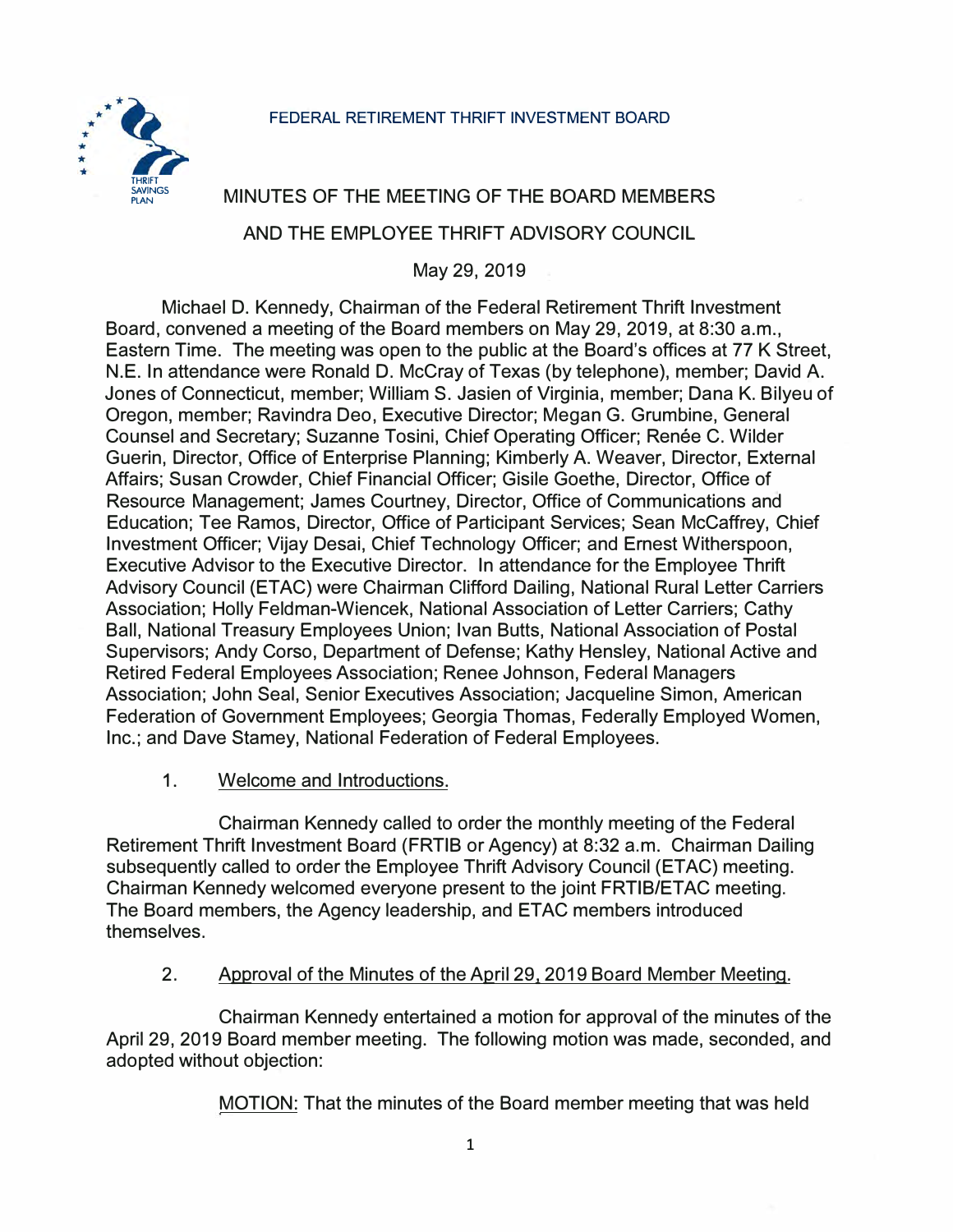on April 29, 2019 be approved.

### 3. Approval of the Minutes of the November 8, 2018 ETAC Meeting.

Chairman Dailing entertained a motion for approval of the minutes of the November 8, 2018 ETAC member meeting. The motion was made, seconded, and adopted without objection by the ETAC. The ETAC held elections and Chairman Dailing and Vice Chairman James Sauber were elected to serve an additional term in their respective positions.

MOTION: That the minutes of the joint meeting of the Board members and ETAC held on November 8, 2018 be approved.

## 4. Monthly Reports.

Mr. Deo gave opening remarks, including a brief summary of the agenda for the meeting.

## a. Participant Activity Report

Mr. Ramos reviewed the monthly participant activity report. See '[Thrift](https://www.frtib.gov/pdf/minutes/2019/May/MM-2019May-Att1.pdf)  [Savings Fund Statistics](https://www.frtib.gov/pdf/minutes/2019/May/MM-2019May-Att1.pdf)" (attached). Mr. Ramos stated that the number of TSP participants had increased to over 5.6 million. Federal Employment Retirement Systems (FERS) and active duty uniformed services participation rates continued to climb to 90.9 percent and 61.6 percent, respectively. Mr. Ramos noted that two-factor authentication was implemented for the TSP in April and participation included 144,000 individual opt ins. A second phase of the implementation of two-factor authentication is currently planned for December. During the second phase of implementation, twofactor authentication will transition from optional to mandatory. Lastly, Mr. Ramos noted that the month of April traditionally begins a seasonal increase in loan request volume that lasts through the end of the summer. Accordingly, loans increased by 24 percent from March to April. The increase in loans was on trend.

b. Monthly Investment Performance Report

Mr. McCaffrey reviewed the monthly investment performance report. See ["April 2019 Performance Review- G, F, C, S, I, and L Funds"](https://www.frtib.gov/pdf/minutes/2019/May/MM-2019May-Att2.pdf) (attached). Mr. McCaffrey noted that for the month of April, performance for the F and C Funds was in line with benchmarks. Performance for the S Fund was ahead of the benchmark by four basis points, primarily as a result of securities sampling. BlackRock's performance for the I Fund was better than the International Index by 11 basis points, primarily due to tax effect.

Mr. McCaffrey reported that for the year to date, performance for the F Fund and the C Fund was in line with the respective indices. Performance for the S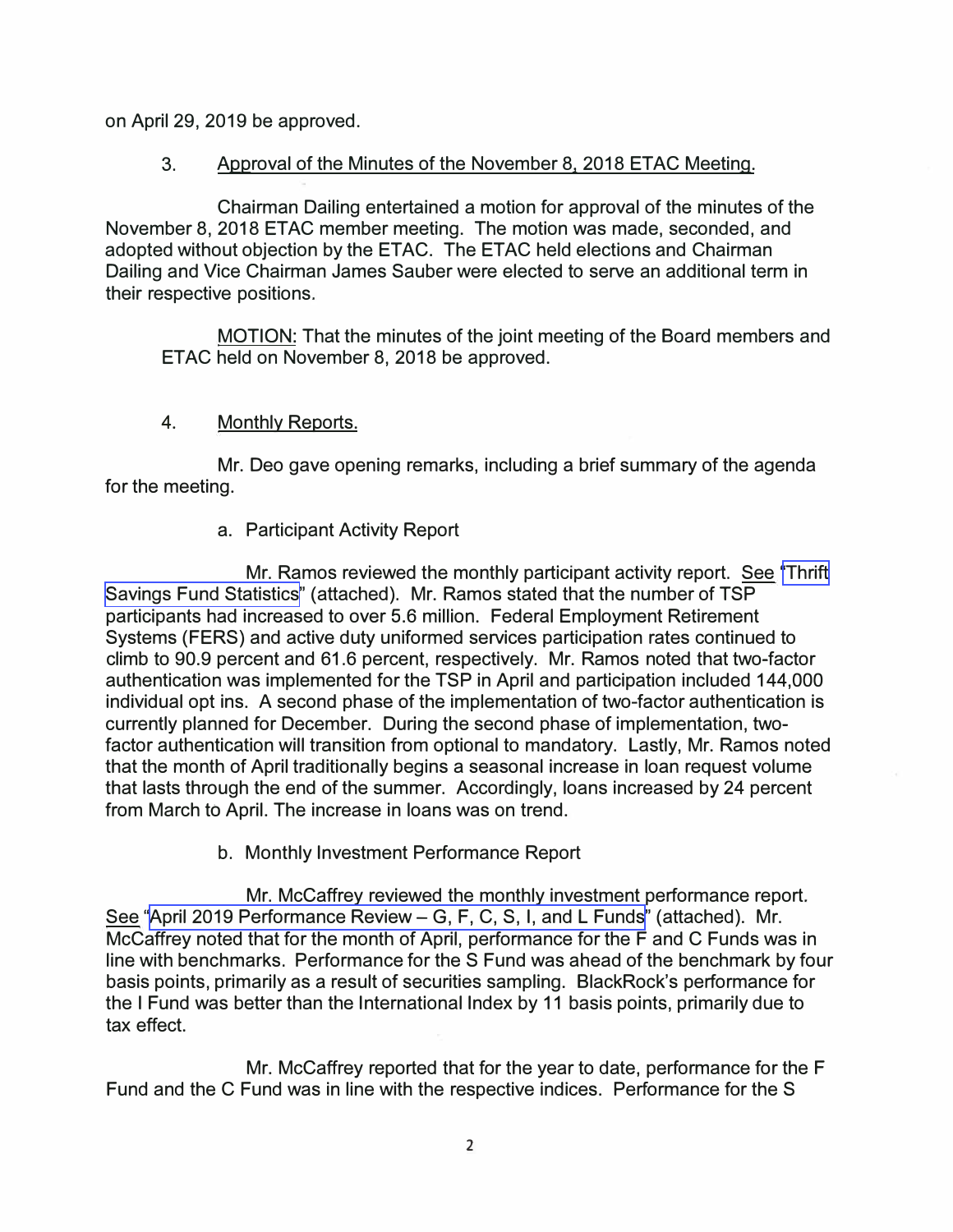Fund was ahead of the small-mid-cap index by six basis points, primarily due to securities sampling. Performance for the I Fund was 20 basis points better than the International Index, primarily due to tax effect.

Mr. Mccaffrey opined that a growing U.S. economy, healthy corporate earnings, and hope for progress on trade, coupled with optimism for continued low interest rates, contributed to broad based positive investor sentiment for U.S. and international stocks in April. The C Fund and the S Fund achieved strong gains. The I Fund rose significantly, although to a lesser extent in part because of the rising dollar. The F Fund finished slightly ahead and all the L Funds moved higher.

Stock performance for the month of May through the 28th was weak. The C Fund lost 4.68 percent, while the S Fund lost 5.13 percent. The I Fund was down 2.86 percent. The Fixed Income Index Investment Fund was ahead by 1.13 percent.

#### c. Legislative Report

Ms. Weaver reported on four pieces of legislation. First, Sen. Jeff Merkley introduced S. 1460, which would require the TSP to offer an investment option that does not include investment in fossil fuel companies. Ms. Weaver noted that Sen. Merkley previously requested a Government Accountability Office (GAO) study regarding a complete TSP divestment from fossil fuel stocks. The GAO engagement has yet to begin.

Second, Rep. Jim Banks introduced H.R. 2903, which would prohibit I Fund investment in any entity within peer or near-peer competitor nations as outlined in the National Defense Strategy, preventing investment of TSP funds in Chinese and Russian entities. If the federal government takes official action against a company or a country, the Morgan Stanley Capital International Emerging Markets Index (MSCI) would drop the associated entity from the index. Ms. Weaver provided information to Rep. Banks' staff prior to the bill's introduction.

Third, Rep. Stephen Lynch introduced H.R. 2553, titled the Postal Service Financial Improvement Act. The bill would require the Secretary of the Treasury to invest a portion of the Postal Service Retiree Health Benefits Fund in an index fund that mimics the longest TSP target date fund. The bill would also create an investment committee to monitor that investment and the FRTIB Chairman would be required to serve as a fiduciary on that board. When this bill was introduced previously, that requirement was stripped from the bill during a Committee mark-up.

Fourth, H.R. 1994, or the Setting Every Community Up for Retirement Enhancement (SECURE) Act, passed the House and there are several provisions of interest to the Agency. Two provisions of H.R. 1994 apply to all 401(k) plans, including the TSP. Firstly, the bill would allow for penalty-free withdrawal of funds for adoption or childbirth. Secondly, the age requirement minimum distributions would increase to 72. Two other provisions would not apply directly to the TSP, however, the Agency would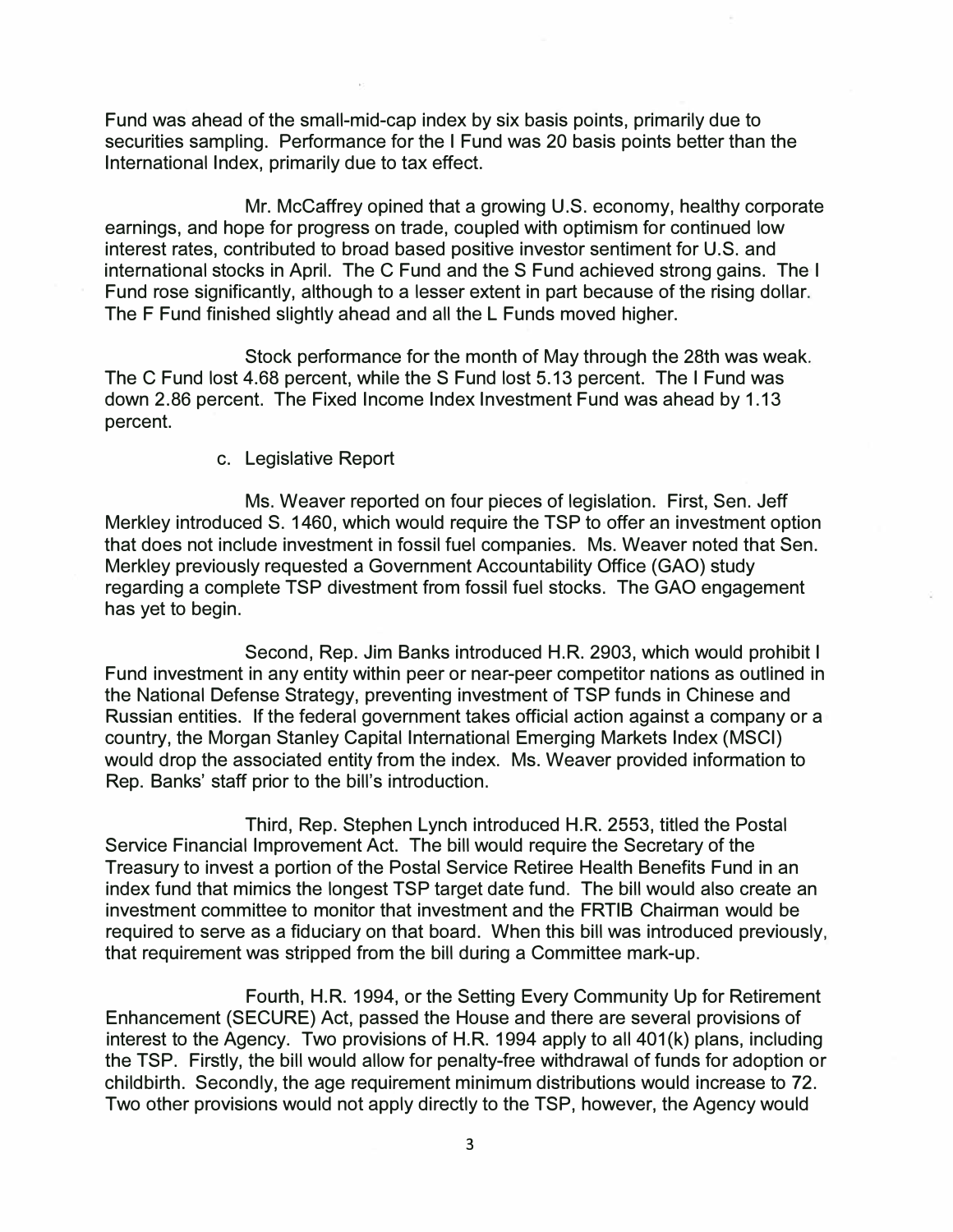likely follow as a reflection of best practices within the industry. Firstly, the disclosure of lifetime income would be included in an annual statement. Secondly, the bill contains a safe harbor for annuity providers.

Board Member McCray asked about the rationale of H.R. 2553 investing funds in line with the longest term TSP funds. Ms. Weaver responded that the Postal Service, alone among federal agencies, makes payments for their retiree health benefits future costs. If the health benefits future costs payments are invested in a longrange target date fund that would increase the return and decrease the amount of money that the Postal Service would need to pay on a near-term basis.

#### 5. Quarterly Metrics Report.

Mr. Geof Nieboer, Chief of Business Intelligence, provided an overview of the Fiscal Year (FY) 2019 2nd Quarter Metrics. See "[Metrics Review 2nd Quarter FY19](https://www.frtib.gov/pdf/minutes/2019/May/MM-2019May-Att3.pdf)" (attached). Mr. Nieboer reviewed the external audit findings closure metric and noted the Agency closed eight fewer findings than the threshold requirement for the quarter. However, the threshold during the previous quarter was exceeded by 47 findings. As a result, the external audit closures for the quarter did not raise concern for the year.

The FERS full matching contribution rate continued to fall short of the target, but the number remains 10 percentage points higher than the industry average. The Blended Retirement System (BRS) participation rate was slightly below the targeted threshold. Mr. Nieboer noted that three-quarters of the BRS population measured made a positive election to join the new retirement system. The number of participating active duty members who opted in and did not have a TSP account prior under the legacy retirement system, who had yet to make contributions was 30 percent lower than expected.

Due to the BRS participation statistics, the Office of Communications and Education and the Department of Defense (DOD) engaged participants that had not yet commenced contributions. Mr. Corso mentioned DOD's efforts to ensure participants that opted into BRS are taking advantage of TSP contributions. The DOD directly emails a monthly communication and conducts social media campaigns to educate BRS participants. Mr. Courtney noted that the Office of Communications and Education and DOD have been working together to provide direct contact with the participants and the amount of non-contributors in this particular group has decreased from 54 percent to 30 percent.

### 6. Communications and Education Update.

Mr. Courtney presented the communications and education update. See ["Communications and Education Update](https://www.frtib.gov/pdf/minutes/2019/May/MM-2019May-Att4.pdf)" (attached). The Office of Communications and Education strives to educate participants and beneficiaries and to encourage the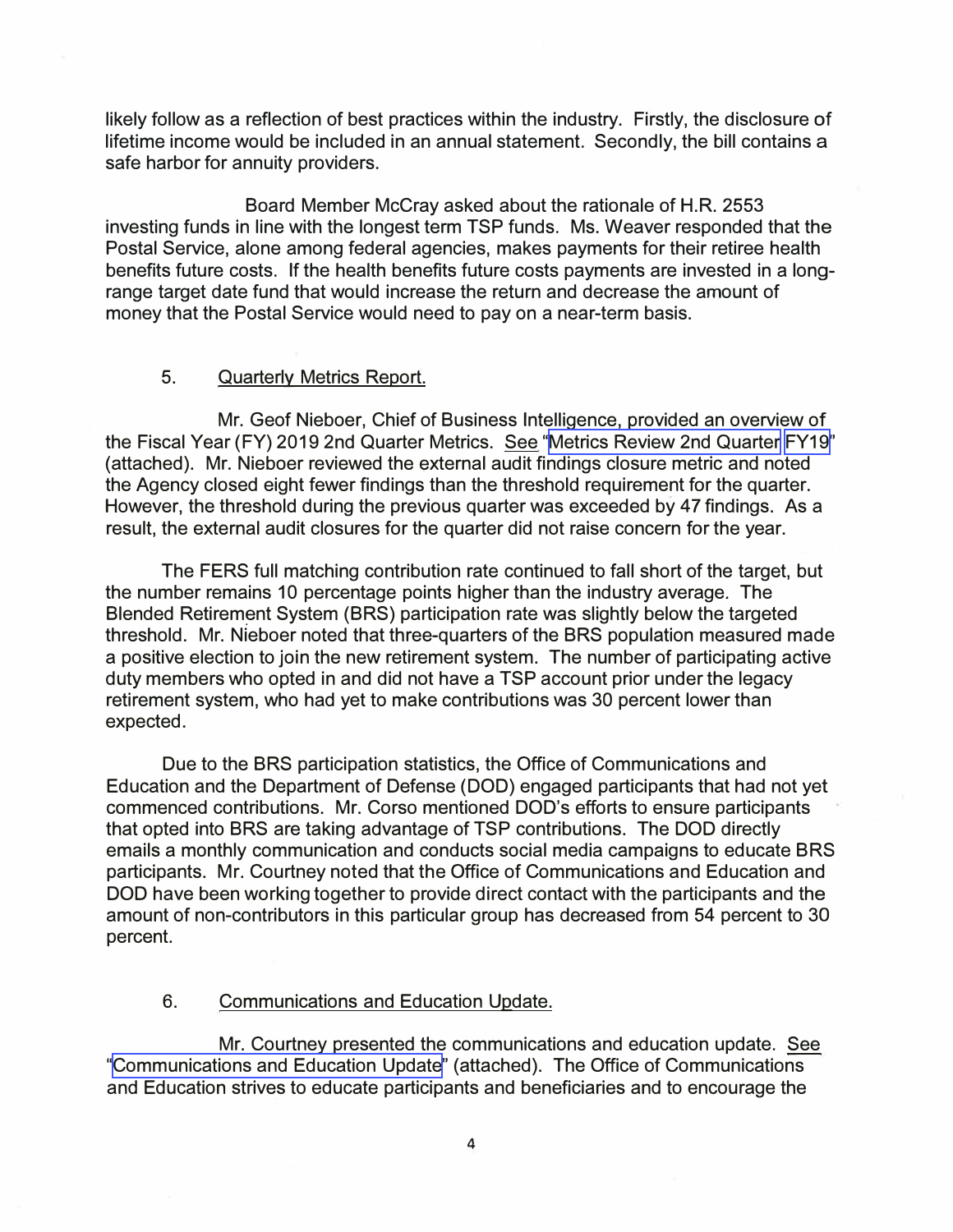participant base to take full advantage of all the TSP has to offer. A variety of communications methods are deployed to this end: print and mail (to include notices and quarterly statements); liaison teams who travel across the country to provide inperson training and education sessions to participants and beneficiaries, employee groups, and employing agencies; social media; online educational videos; email; and interactive webinars.

The Office of Communications and Education is involved in significant participant-facing projects, including: two-factor authentication; the additional withdrawals project; the launch of five-year life cycle funds; five percent auto-enrollment; and the spillover project. All the projects mentioned require a significant effort from the Office of Communications and Education to deploy web content, publications, notices, forms, and videos. Mr. Courtney highlighted an advanced two-day training provided to approximately 1,200 military financial educators, noting that the educators directly interact with hundreds and sometimes thousands of participants through the course of their work.

Mr. Courtney reported that the Agency sends approximately 16 million pieces of mail every year and 3 to 4 percent of that mail is returned due to incorrect addresses. In 2018, that amounted to approximately 625,000 pieces of returned mail. This year, the Agency is utilizing the National Change of Address Database maintained by the U.S. Postal Service to check address for separated participants. As a result, in March, around 63,000 addresses were updated.

The Office of Communications and Education will begin sending an enewsletter for the approximately 3.5 million participants who have provided an email address. The e-newsletter will be called the Thrift Savings Planner and will contain four or five brief news items with links to more detailed information across various platforms. Participants will receive useful news and information. Feedback provided by the enewsletter campaign will generate a better sense of what topics participants are interested in.

Board Member Jones commented that the Agency has made progress in obtaining participant email addresses. Mr. Ramos noted that when a participant contacts the Agency an effort is made to verify or collect an updated email address. Board Member Jasien asked if emails were required for new enrollees and Mr. Ramos responded in the negative, but noted that efforts will be considered to get additional participant information from payroll offices. Ms. Simon noted that some members of her organization do not have email addresses outside of their work email address, which does not carry through to retirement. Mr. Stamey noted that his organization has similar difficulties and Board Member Jasien thanked Ms. Simon and Mr. Stamey for their input.

Mr. Courtney reviewed efforts to utilize behavioral science to improve the effectiveness of outreach efforts. Board Member Jaisen congratulated the efforts of the Office of Communications and Education in utilizing behavioral science and asked if there will be future efforts to encourage contributions beyond 5 percent. Mr. Courtney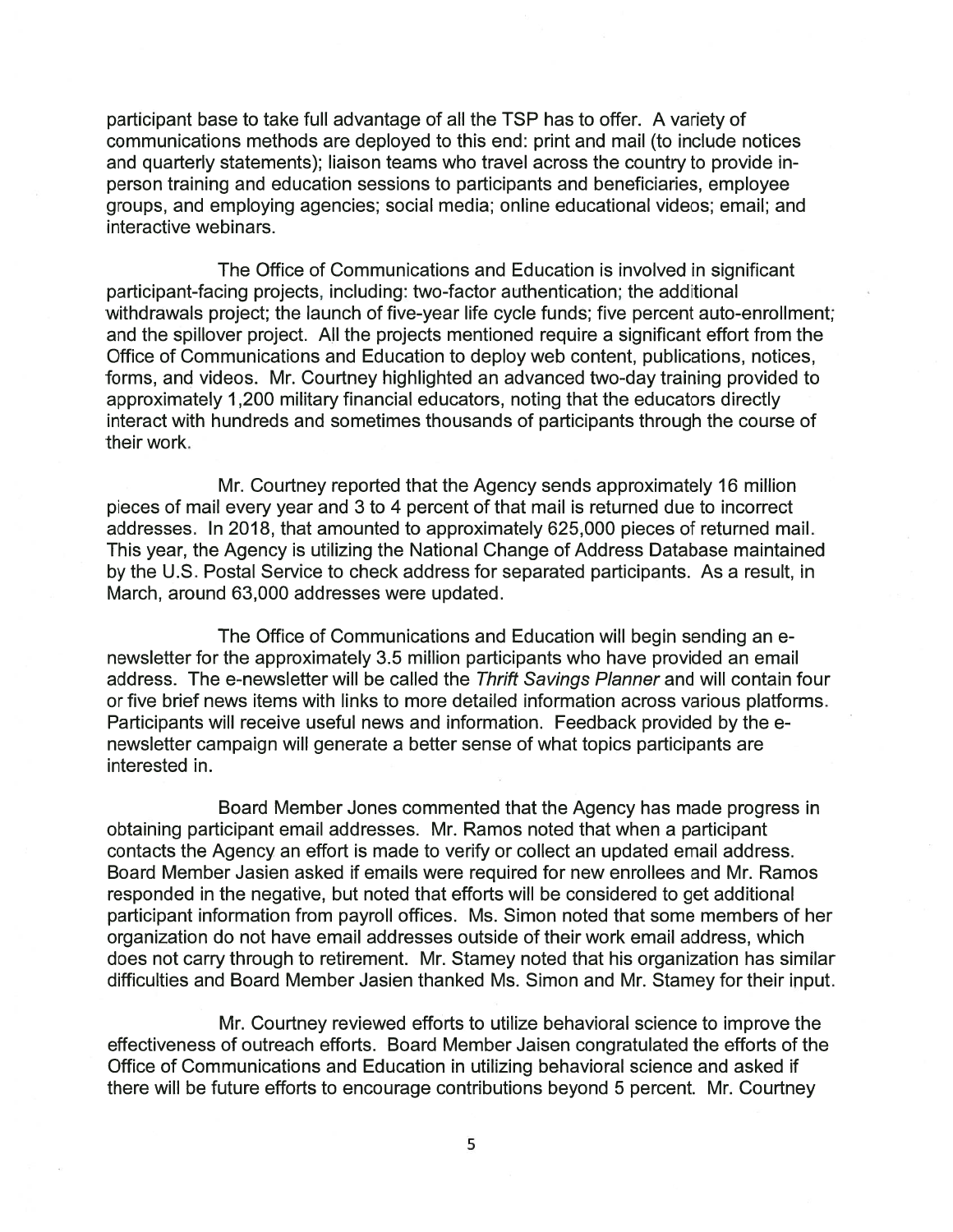noted that participants are regularly encouraged to leverage a portion of a raise to increase contributions, but currently, the metrics reported do not show participants contributing beyond the full match of 5 percent, however, the Agency may consider measuring higher contribution percentages in the future.

Chairman Dailing stated he was impressed by the Board's focus on improving communication and education and applauded the efforts of the Board, the Executive Director, and all the trainers within the Office of Communications and Education.

#### 7. Contact Centers Update.

Mr. Clayton Lee, Supervisor of Contact Center Operations, provided an update on service levels for contact centers. Mr. Lee commented that technological capacity and human service capacity have improved with a redesign of information technology architecture, improved bandwidth, and the addition of a new contact center site. Mr. Lee reviewed contact service levels measuring the percentage of calls answered within 20 seconds. Historically, January and February are the most underperforming months for the contact centers, but for 2019 service levels were above the target threshold of 90 percent. Call abandonment rates were around 0.4 percent and 0.6 percent for January and February respectively, which is well below the targeted threshold of 2 percent.

Mr. Lee reported that e-mail messages and written correspondence met threshold service levels for the last six months, representing 90 percent of emails answered within 2 days and 90 present of written correspondence answered within 5 business days. Chairman Kennedy asked if additional training was provided for the new contact center agents. Mr. Lee noted additional account security training, new refresher training, and new cross-training efforts were implemented to train call center agents to do multiple tasks in order to facilitate resource shifting.

Board Member Jasien congratulated the Office of Participant Services for the improvements made to service levels and asked how quality of service is monitored. Mr. Lee responded that contact centers have quality assurance programs to ensure every agent is monitored at least four times a month.

#### 8. Additional Withdrawals Project Update.

Mr. Tanner Nohe, Supervisory Project Manager, provided an update on the Additional Withdrawals Project. See "[Additional Withdrawals Project"](https://www.frtib.gov/pdf/minutes/2019/May/MM-2019May-Att6.pdf) (attached). Mr. Nohe began by giving an overview of the changes mandated by the TSP Modernization Act and discussed the development of two form wizards to assist with automated form completion. Mr. Nohe reviewed the status of all three phases of the project. Phase One of the project is in user acceptance testing, where the TSP-95 Wizard and Form are being tested by the Agency. Phase Two is currently in the initial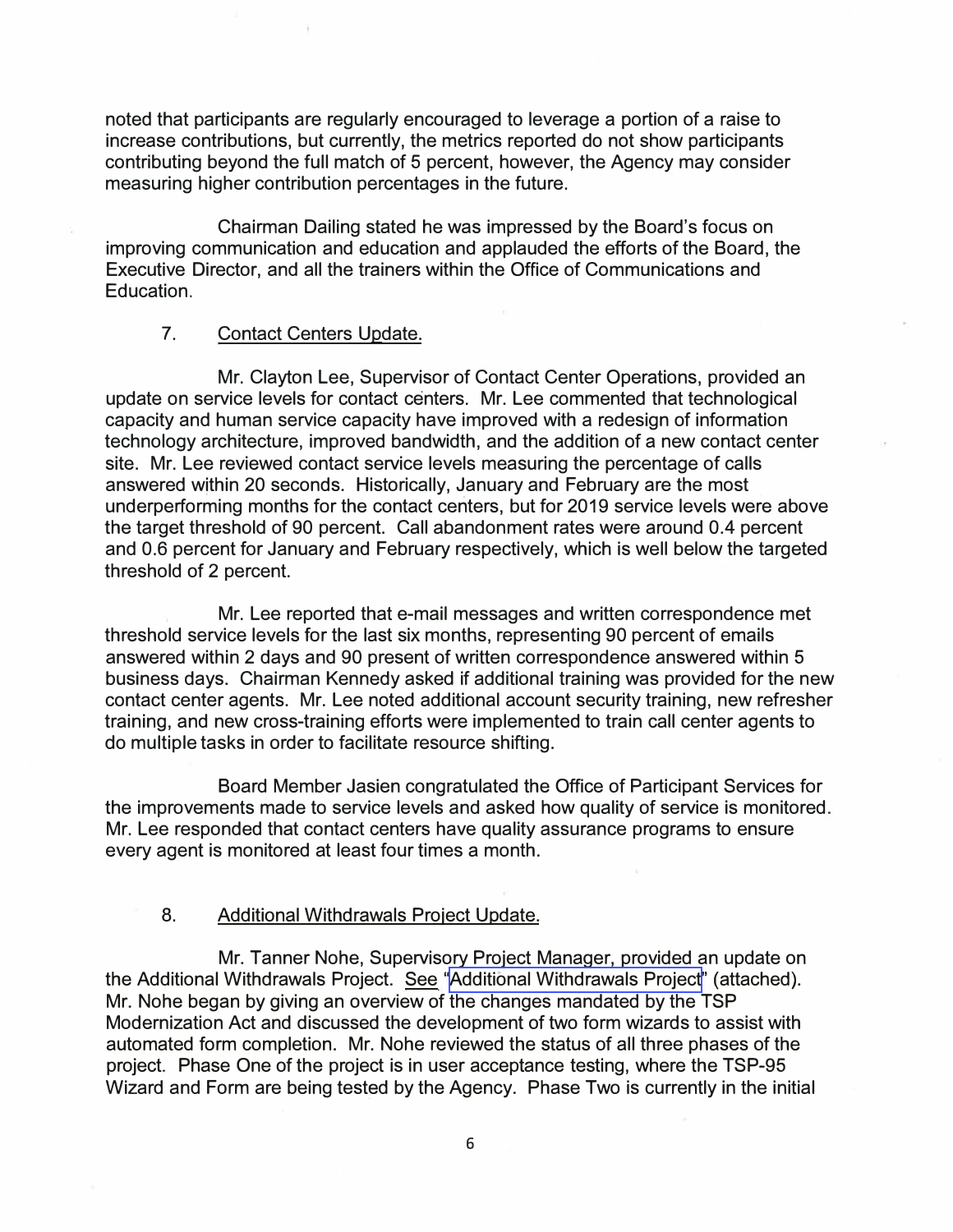testing process before advancing to user acceptance testing. Phase Three of the project is at 70 percent, and is currently still in development.

Proposed regulations are ready to be sent to the Federal Register for comments, one week ahead of schedule. The proposed regulations were sent to the ETAC earlier in May. A bulletin was posted two weeks prior to inform payroll agencies about the changes for the elimination of the hardship penalty. The only risk to the project is the development of form wizards, which is new technology. Participant outreach will begin in July. The last day to receive current withdrawal forms is September 6th.

Mr. Nohe then did a demonstration and walkthrough of the form wizard for TSP-95 and TSP-99. Mr. Nohe reported the team will be reviewing regulation comments as they come in, and the project is on schedule for a go live date of September 15th. Chairman Dailing noted that members of his organization had a positive response to the additional withdrawals project.

Following Mr. Nohe's presentation, Chairman Kennedy invited questions and comments from the ETAC. Ms. Simon requested material to communicate the additional withdrawals rollout to members of her organization and Mr. Courtney replied that material would be provided. Board Member Bilyeu asked if the Agency had an estimate on impact the new withdrawal opportunities will have. Mr. Dea commented that participants that leave the TSP within a year of separating from federal service are measured and that measurement would inform the impact in years to come.

Ms. Feldman-Wiencek requested the number of loans taken out during the government shutdown. Mr. Ramos responded that the number of loans taken out during the shutdown were lower than the normal amount. Mr. Ramos noted efforts made to react to the shutdown and that the Agency is fully capable of supporting participants in a future shutdown.

Mr. Corso commented that the five percent auto-enrollment is an important change to military recruiters who recruit in advance of 18 months at times, accordingly, materials to communicate the change are helpful to preparation. Mr. Courtney confirmed with Mr. Ramos that a bulletin would be sent to all agencies in the near future.

Ms. Thomas asked if retirement webinars will change due to the withdrawal changes. Mr. Courtney responded in the affirmative and noted there will be a series of webinars exclusively covering the additional withdrawal changes.